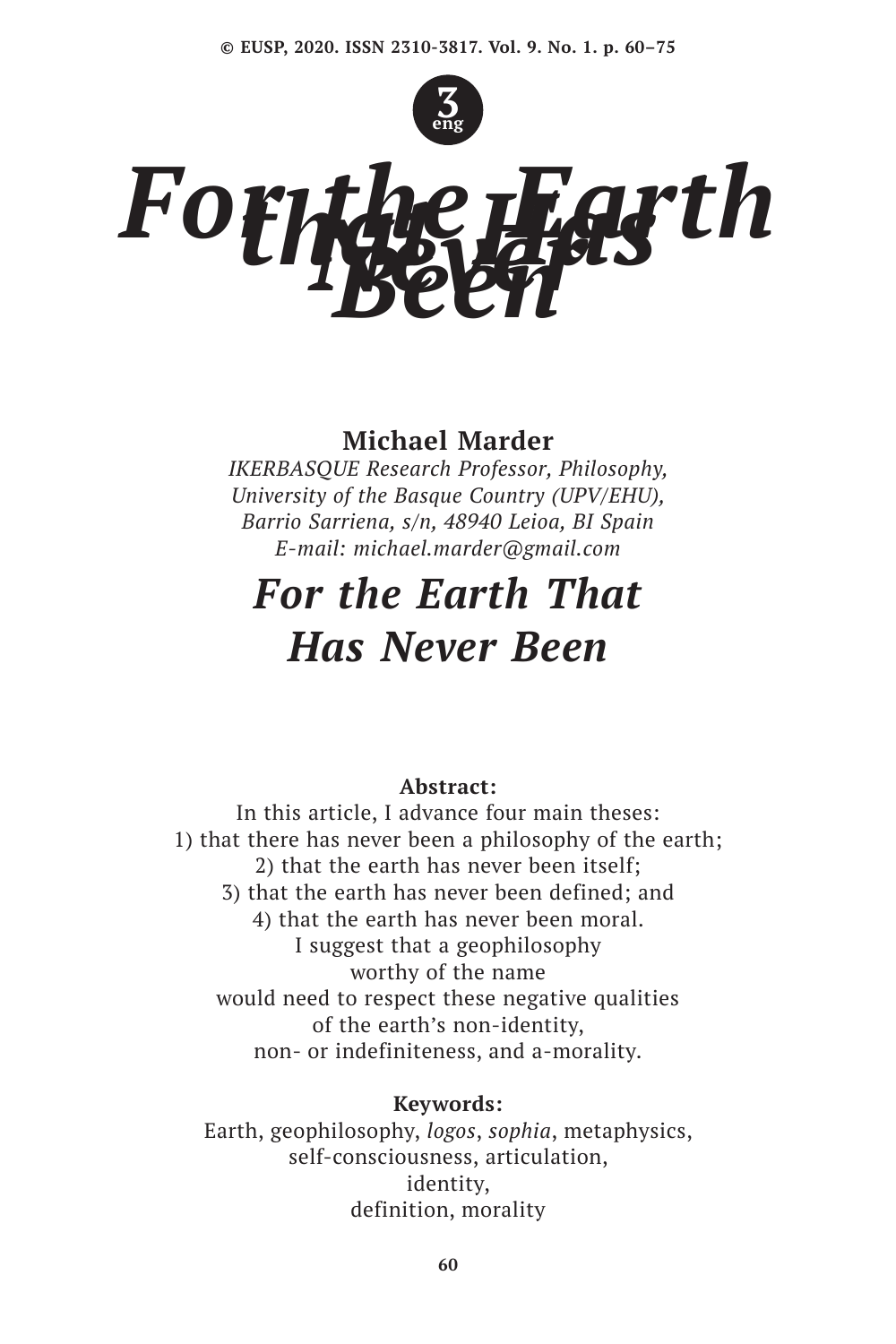# **I.**

*There has never been a philosophy of the earth.* It is too early for philosophical investigations when mythologies offer a satisfactory explanatory framework for the earth's phenomena and veiled (chthonic) realities. And it is too late when mineralogical, geodesic, stratigraphic, and other "earth sciences" take over the work of mythologies, which they continue by other means, as Theodor W. Adorno and Max Horkheimer argue in their *Dialectic of Enlightenment* (2002: 10).<sup>1</sup> Accompanying the rise of capitalism and debunking the Judeo-Christian doctrine of creation (particularly its timeline), the modern scientific perspective on the earth is an appendage to the technologies of exploitation, single-mindedly focused on the extraction of metals, precious stones, and fossils.<sup>2</sup> Its unapologetically instrumental attitude is the inverse of the premodern fascination with the earthly fold, which gives birth to gods and mortals. Still, this is an inversion upon the same conceptual grounds, where the dominating becomes the dominated, the overpowering sway overpowered.

The composite geo-logy indicates *what happens* to the earth in a transition from myth to science that evades philosophy and *what could happen* were the name of the discipline heard with a different ear. Concerned with types of minerals, their distribution and formation, the processes of sedimentation and erosion, geology drastically limits the semantic range of the Greek λόγος at its core. In line with other modern disciplines, it circumscribes λόγος to the study of—or, at best, a discourse about—the earth, foregoing the other possible translations of the word, such as "gathering," "assembly," or "articulation." While the earth in mythological thinking is an all-absorbent whole, the scientific paradigm expresses the disarticulation, the shattering of one totality at the behest of another—that of capital. Hence, to note that there has never been a *philosophy* of the earth is to suggest that the earth has never been released to its fate as an articulating, an articulated, and, above all, a self-articulating entity.

Very often, and from different ends of the political spectrum, reactions to the technoscientific overreach that yields the ideal and the real breakdown of the earth have sought out the panacea of mythological thinking. Martin Heidegger's distinction between earth

<sup>&</sup>lt;sup>1</sup> In a similar vein, Aleksey Losey writes: "decidedly, science is not only always accompanied by but also receives its nourishment from mythology, from which it draws its incipient intuitions" (2016: 46, author's own translation).

<sup>2</sup> See Guntau (1996: 211ff.).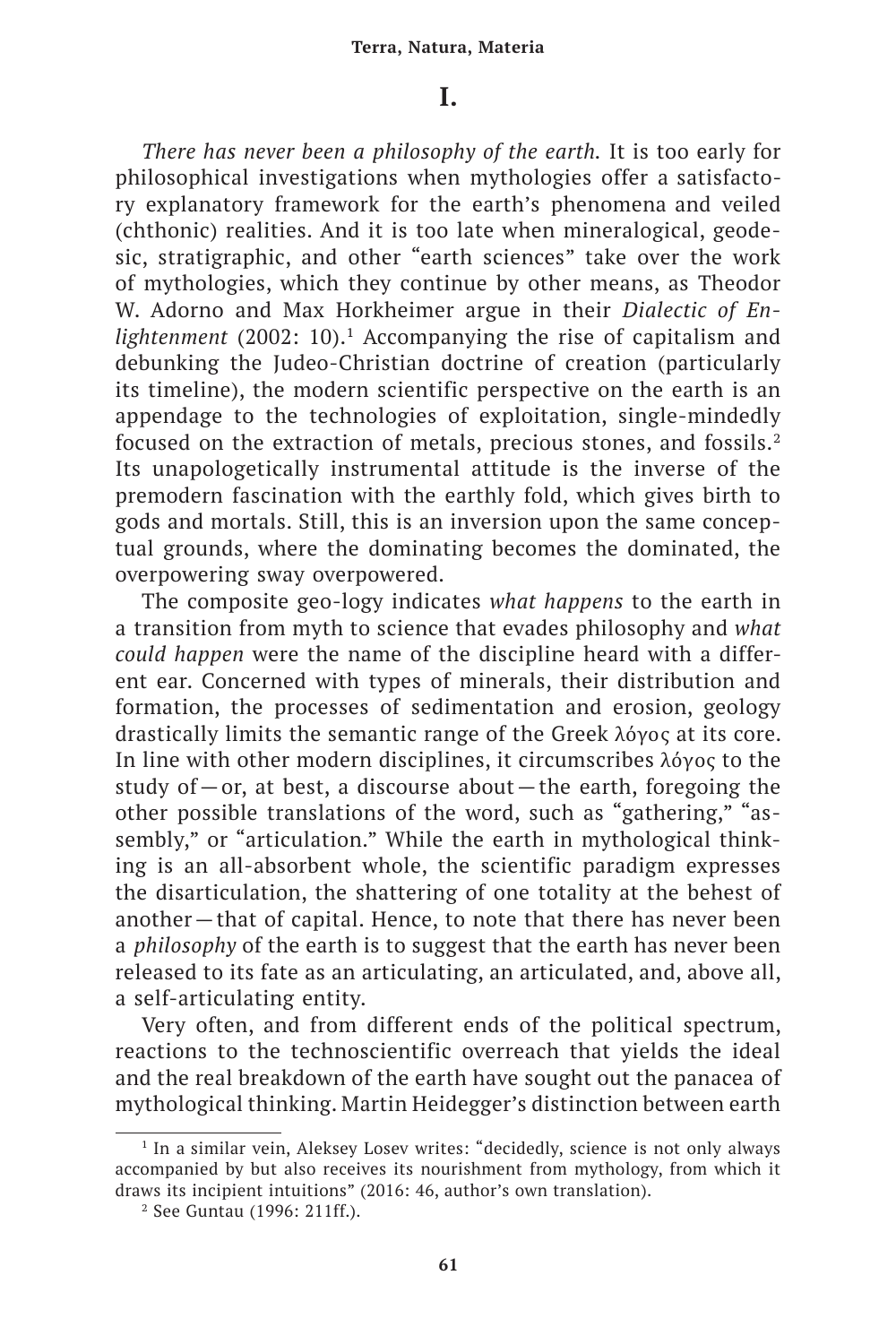and world (as well as between the elementality of the Greek γῆ and the proto-imperialism of the Latin *terra* heralding a territorial approach) excludes the earth from the ambit of things handed over to understanding without flattening it to a homogeneous background of experience.<sup>3</sup> This exclusion is, moreover, a necessary one: the earth can provide support and sustain whatever and whomever it carries only because it is dense, impenetrable, absolutely dark—unworldly but not otherworldly, one might say.<sup>4</sup> On the contrary, grasping it, penetrating it cognitively or physically (in an extreme instance by fracking), turning it into a thing in and of our world is tantamount to depriving it of the capacity to sustain anything. Heidegger's earth must stay mysterious, despite the work of the world that strives to "raise it completely into the light" (Heidegger 1993: 174); it must be articulating but not articulated, as the unsurpassable meaning horizon and an elemental crossroads, a simple fourfold. Where would geophilosophy begin and where would it end were it to uphold the Heideggerian distinction?

Segments of the ecological movement have, in their turn, tapped the myth of Mother Earth in response to the perilous detachment of technoscience from the milieu of life it aims to regulate, produce, and reproduce (elsewhere), just as it now produces living organisms by means of genetic editing and molecular bioengineering. With this, they have, perhaps inadvertently, undersigned an ideological exhortation to cut the umbilical cord binding us to Mother Earth on the path to a genuine maturation of humanity. From geoengineering to proposals for *Homo sapiens sapiens* to become an interplanetary species, the ideology in question shares a mythological background of Mother Earth with the largely nativist ecological movements, except that it rebels against the very geomatriarchalism such movements embrace. As the history of Nazi Germany has shown, the parochial overtones of the umbilical attachment to and elemental inclusion in the earthly fold are no less dangerous than the dreams of separating from that fold: *Earth First!* and *America First!* are not as alien to one another as it seems at first glance.

<sup>3</sup> "The self-seclusion of earth, however, is not a uniform, inflexible staying under cover, but unfolds itself in an inexhaustible variety of simple modes and shapes [*eine unerschöpfliche Fülle einfacher Weisen und Gestalten*]" (Heidegger 1993: 173).

<sup>&</sup>lt;sup>4</sup> "The world grounds itself on the earth, and the earth juts through world. Yet the relation between world and earth does not wither away into the empty unity of opposites unconcerned with one another. The world, in resting upon the earth, strives to raise the earth completely [into the light]. As self-opening, the world cannot endure anything closed. The earth, however, as sheltering and concealing, tends always to draw the world into itself and keep it there" (Heidegger 1993: 174; translation modified).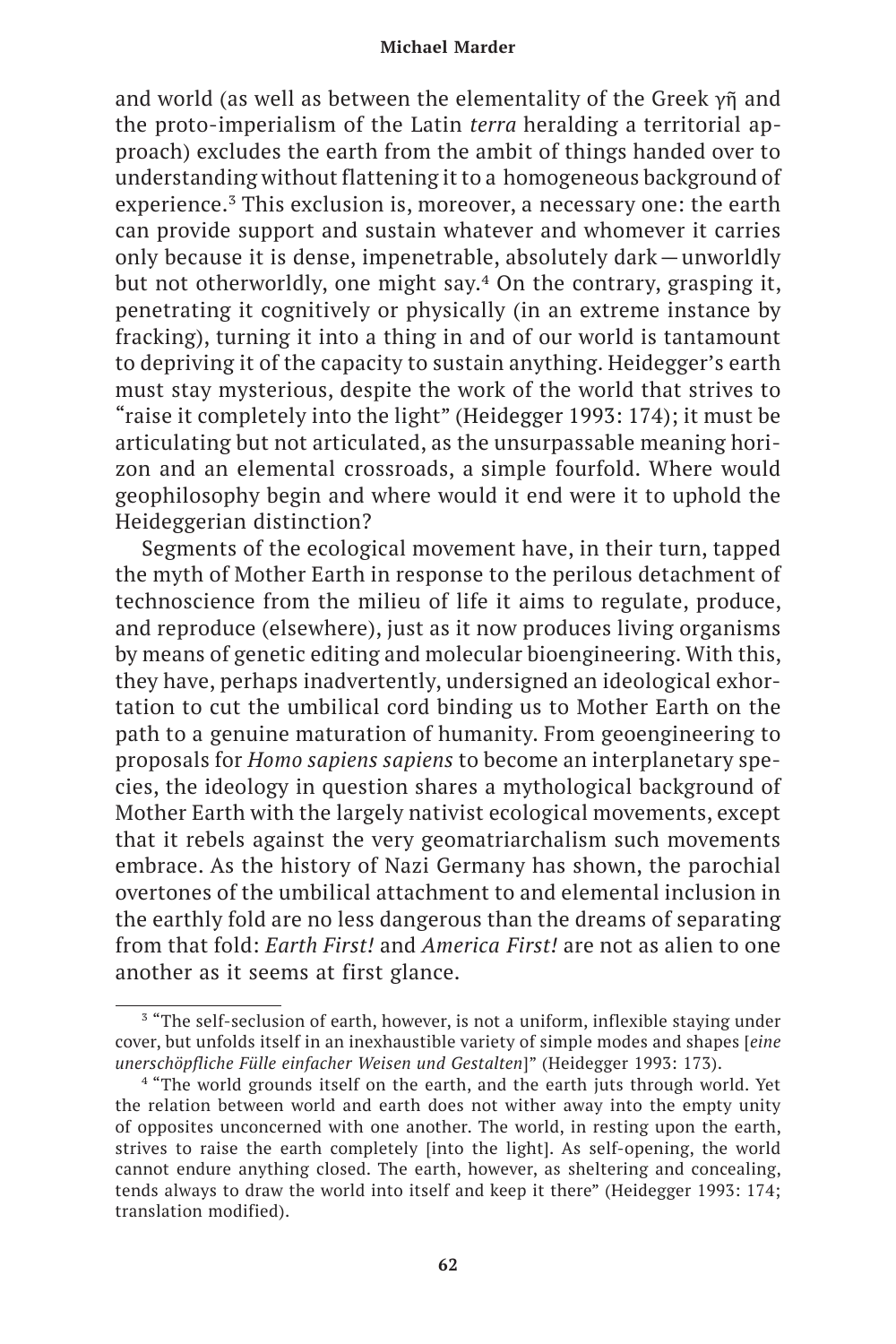In *Facing Gaia* (2017), Bruno Latour reluctantly circles back to the mythological shape of the earth goddess, even as he adamantly and repeatedly insists that there is nothing maternal or harmonious about her (2017: 82). He desperately wants to recover her for science, so much so that—without a trace of irony—he titles the third lecture in this series "Gaia, A (Finally Secular) Figure for Nature." In the same lecture, he does call her "an exceedingly treacherous mythical name for a scientific theory," but the treachery is not where Latour locates it (Ibid: 95–96). For him, the danger of the earth-system theory that adopts this name and treats the planet as a superorganism lies in imputing harmony, wholeness, and coherence (hence, "a holistic conception") to a mesh of oft-clashing things, processes, cataclysms, and so forth that is the earth (Ibid: 95–96). The choice Latour leaves his readers with is between, on the one hand, the Totality of Gaia that, in the guise of scientific theories of planetary self-regulation and superorganismic organization, resurrects the tyranny of old myth with the figure of the earth for a new Leviathan, towering over its constituent parts, and, on the other hand, the belligerent Object Earth. Objecthood, however, ought to be understood in a very precise sense announced in the title of the project, *Facing Gaia*. An object is that-which-is-thrown-against and, arguably, Latour interprets the Anthropocene not (only) in terms of the inclusion and subsumption of human history into the history of the planet but (also) as the unique moment, the first time ever, when human (or, according to Latour, already post-human [Ibid: 144]) beings are confronted with and confront, are faced with and face, the earth. This face-to-face precedes and enables the self-recognition of the collective human (or post-human) subject in the mirror of industrial waste engrained into the body of the earth.

More importantly for our purposes, the figuration that Latour begrudgingly dispenses to the earth is a salient aspect of the mythological legacy he otherwise wishes to secularize. Positively, his peculiar mix of myth and science demonstrates the continuity between the two, ascertained by Theodor Adorno and Max Horkheimer; negatively, it points to the insight these critical theorists approached from various angles without formalizing it, namely that a "clean break" with myth is bound to indulge in the worst excesses of mythological thinking. A case in point here is modern science, which, priding itself on its capacity progressively to demystify the universe, draws a mythic image of itself. The logical conclusion of the *Dialectic of Enlightenment* should have been a properly Hegelian one: the consciousness of myth *qua* myth—its self-consciousness—*is* an enlightenment that remains unsurpassable.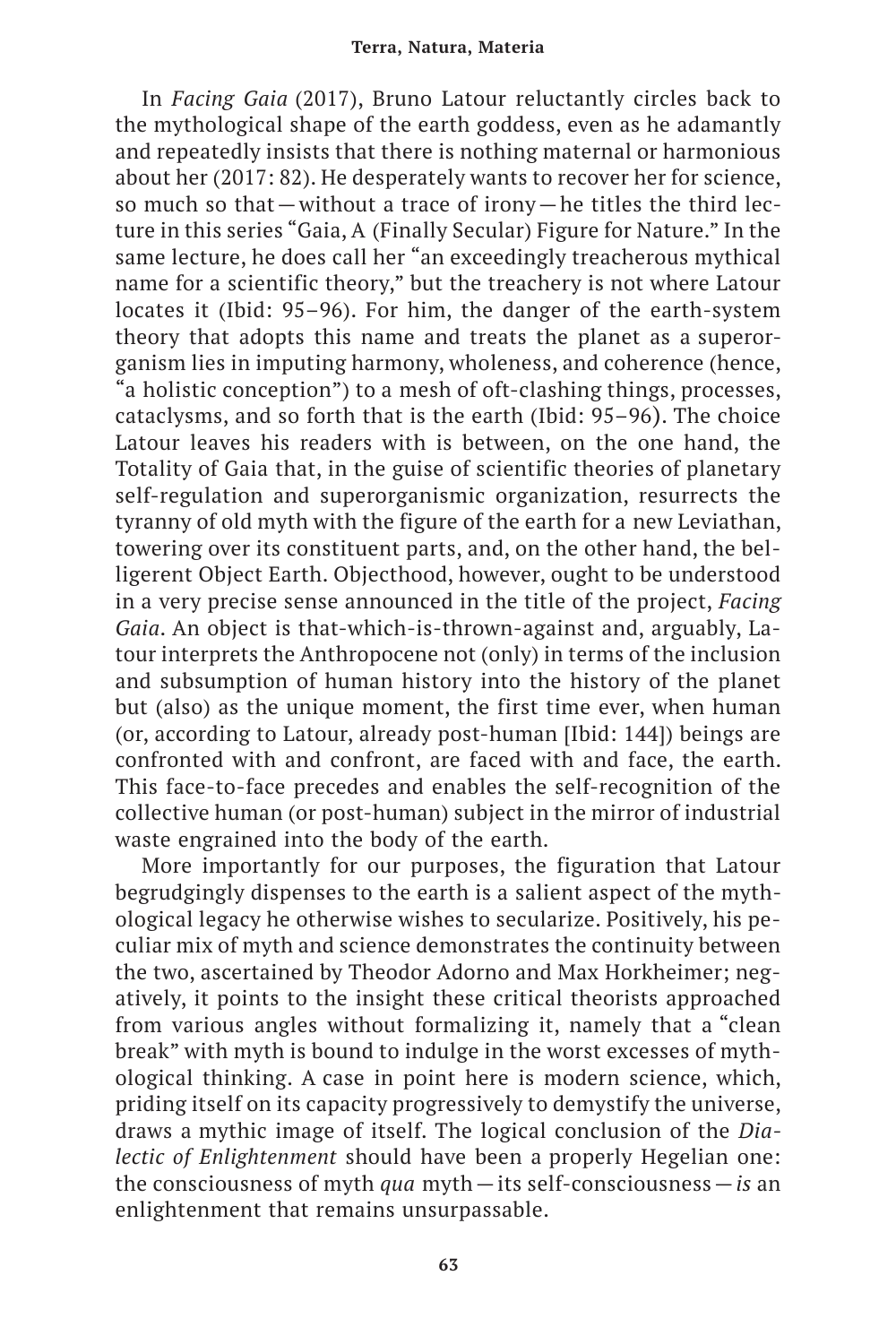## **II.**

*The earth has never been itself.* On the one hand, the earth stood for the fathomless dimension of depth, of mystery, dense and impenetrable, that, thanks to this basic resistance, could bear and support all "earthlings" on its surface, allowing them to reproduce, to spring from its womb and to decompose, come back to and melt into it. On the other hand, it was reduced to a collection of natural resources, fertile soils, construction materials, territories to be occupied. It was withholding and always holding something in store for us, with these two moments tethered to one another in such a way that it turned out not to hold anything other than a disaster in store once it no longer withheld itself from the objectifying grasp. Earth consciousness, or earth self-consciousness, develops between these two dimensions.

"Earth self-consciousness" is a response to my remark that the earth is yet to become articulating and articulated, that is, self-articulating. Stated formulaically, self-consciousness is a subset of self-articulation, which, for its part, is an aspect of self-relationality. In the dialectical scheme of things, this division would correspond to Hegel's *Phenomenology of Spirit* (2018), which deals with self-consciousness; the two *Logics* that are concerned with the self-articulations of becoming as the mediated self-negation of pure being and nothing; and *Philosophy of Nature* (2004), preoccupied with self-relations. If, in this last work, Hegel claims that inorganic nature accommodates a host of relations but is not related to itself, that plants are related to themselves in an entirely extraneous fashion, and that animals owe their animation to self-relationality, it is because he conflates these three levels of interactivity between the same and the other.

In itself, the Hegelian earth can never be itself, as it occupies a conceptual space of sheer positivity, the precondition for all positedness, which is not negated enough and, therefore, not internally mediated with the other: "The earth is initially the abstract ground of individuality," which "posits itself in its process as the negative unity of the abstract, mutually separating elements" (Hegel 2004: 233). While not as neutral as light, its abstractness parallels the logical category of pure being that has no history, no temporality, until it is negated by and negates nothingness.

Another interpretation of the earth's non-identity is colored with dialectical hues, namely the surplus of what is not-earth constituting the earth—the earthly fold that encompasses not only the soil but also the atmosphere, the sea, solar light, and heat, that is to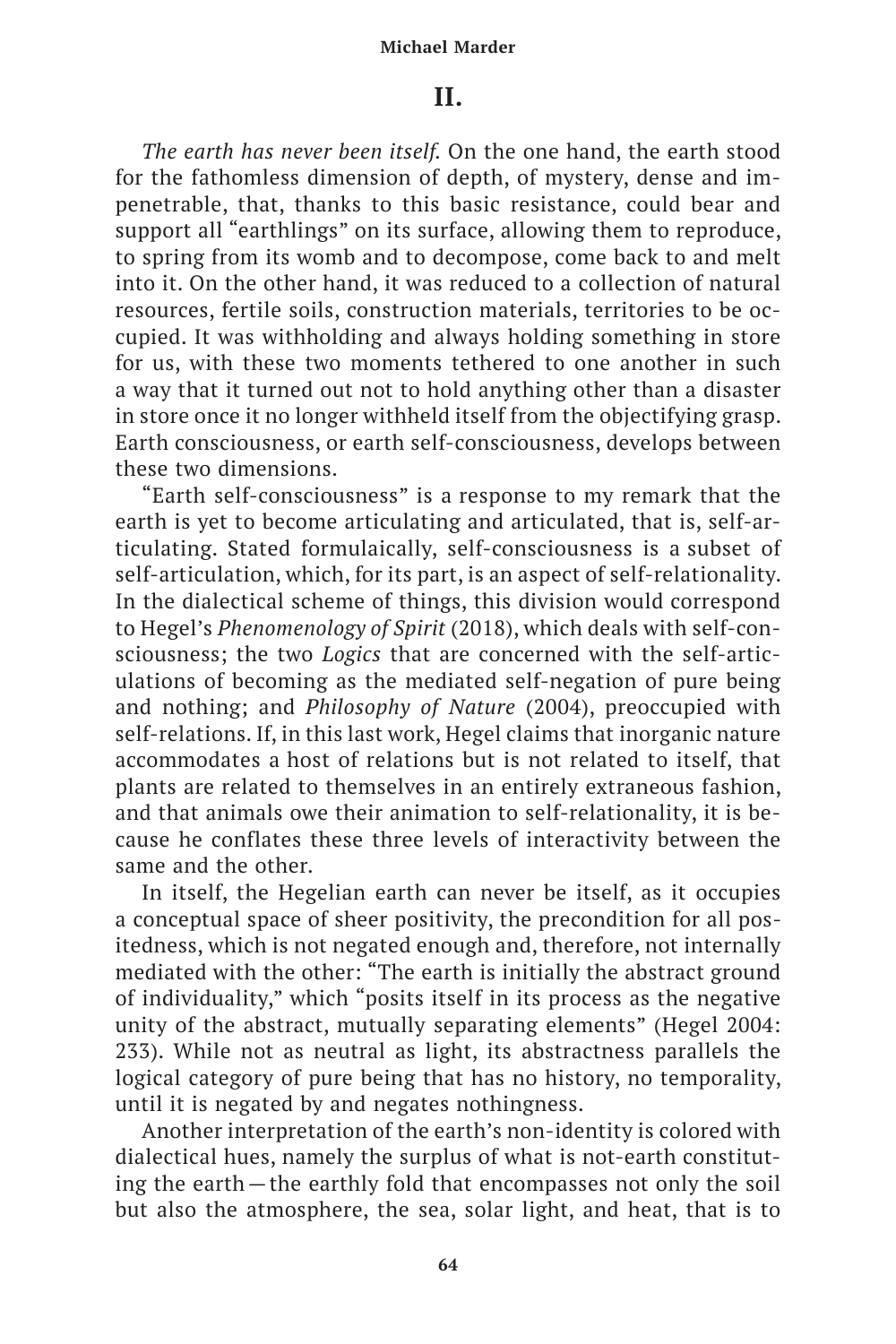say, all the elements and the planet itself. The earth is the only element that, negating itself, receives all the other elements in itself,<sup>5</sup> which is why, "consequently," it is "the real ground and actuality of individualization. Now, in this actuality, the elements present themselves as being unified together in concrete points of unity" (Hegel 2004: 233). So, outside or beside itself, the earth is also not itself, though, this time around, its non-identity is imbued with dialectical energy (*Wirklichkeit*, actuality: "the actuality of individualization") that, by virtue of its self-negation, becomes the fecund ground for existence that it is.

This *more* of the earth is presented as *less* in metaphysical thought that seeks the true source of and the final reference for meaning elsewhere than in the finite sphere delimited, whether symbolically or not, by terrestrial horizons. According to this perspective, the ontological foundations of the world are neither in the world nor on earth, but behind the world or above the earth—for instance, in heavens or in the sky (*Himmel*), as Marx (1970) puts it in his critique of Hegel's *Philosophy of Right*. He writes there, famously: "It is the *task of history*, therefore, once the *beyond of truth* has vanished, to establish the *truth of this world*. It is above all the *task of philosophy*, which is in the service of history, to unmask human self-alienation in its *unholy forms* once its *holy form* has been unmasked. Thus, the critique of heaven (*Kritik des Himmels*) is transformed into the critique of the earth (*Kritik der Erde*), the *critique of religion* into the *critique of law*, the *critique of theology* into the *critique of politics*" (Marx 1970: 132, translation modified).

By inverting the ideological-metaphysical edifice, by unmasking human self-estrangement, Marx hopes that critique would come back down to earth. Yet, analogous to *Himmel*, which means both heaven and sky, *Erde*, earth, has a double meaning. When he grafts law and politics onto the earth, with their corollaries religion and theology pertaining to heavens, Marx really only brings them down to *this world,* built on earth. Due to the doubling of both *Himmel*  and *Erde*, the inversion of ideological or metaphysical structures is not a simple upending; it is a passage, in the name of historical materialism, from the ideal part of the former ("the *holy form*"; "the *beyond of truth*") to the ideal part of the latter ("the *unholy form*"; "the *truth of this world*"). In the materialist critique of idealism, the earth is still (or already) not itself, and the sky, too, is not yet liberated from heaven.

<sup>&</sup>lt;sup>5</sup> Fire receives all things by negating them and only incidentally itself – when it destroys the material substratum in which it burns and consumes the oxygen necessary for its activity.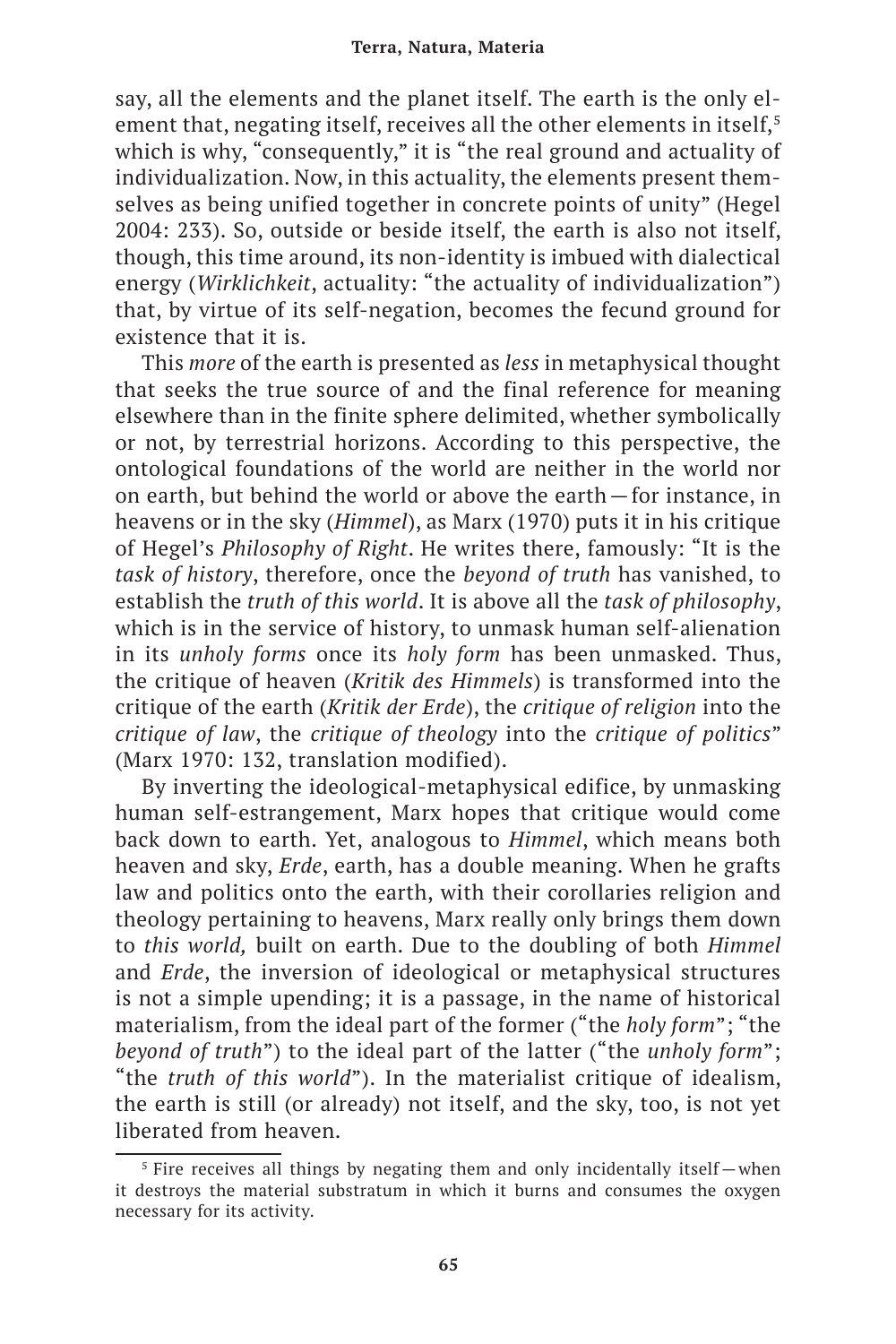What the geological designation *the Anthropocene* means, at least nominally, is that the world of capitalist technoscience has become the gate-crasher of the earth. Far from a synthesis of the two, it transposes distorted ideological-metaphysical images onto the earth's actuality, insinuating them into geological crusts in the shape of the residues and debris of agricultural and industrial activities. It is a moot point to ask what would have happened were Europe not to have attained its position of colonial world dominance as a precursor to capitalist modernity, were our species never to have had its evolutionary success, or were it to disappear from the face of the planet. Metaphysics and the ideologies it feeds into in a vast majority of world religions see the earth, representing finite existence *in toto*, either as a trash bin or as trash itself, worth throwing away on a quest for true being. The rise of agriculture, the Industrial Revolution, and the aftermath of these earth-shattering events in world history have done no more than give body to that devastating idea. Nor will the extinction of *Homo sapiens sapiens* amount to a significant change after the elements themselves (the soil, the sea, the atmosphere) have been altered, impregnated with plastics and various forms of carbon emissions. The idyll of "the earth without us" is one of the most recently manufactured molds of metaphysics, laced with a large dose of nihilism.

## **III.**

*The earth has never been defined*. It means too much to us to fit into a neat, formal and exhaustive definition. In various languages, the word itself accommodates enormous variations of scope and specificity: from soil, or types of soil, to one's birthplace, a region, or the planet as a whole (usually marked by way of capitalization). It will be said in contemporary jargon that the earth is inherently glocal (both global and local), even though its outlines, if it has any, do not overlap with those of the globe, which is an abstract geometrical sphere, or with those of a locality. Such a pronouncement would be largely wrongheaded, insofar as the earth cannot furnish a synthesis of "the abstract ground of individuality" and "the real ground and actuality of individualization" Hegel wants to draw from it. "The" earth is indefinite and undefinable in the face of multiple attempts to capture it in a definition, and it retains its meaningfulness thanks to this indefiniteness.<sup>6</sup>

<sup>6</sup> In English, capitalization is used in conjunction with the definite article to signal that the noun earth refers to "our" planet. Grammatically, this makes the Earth unique.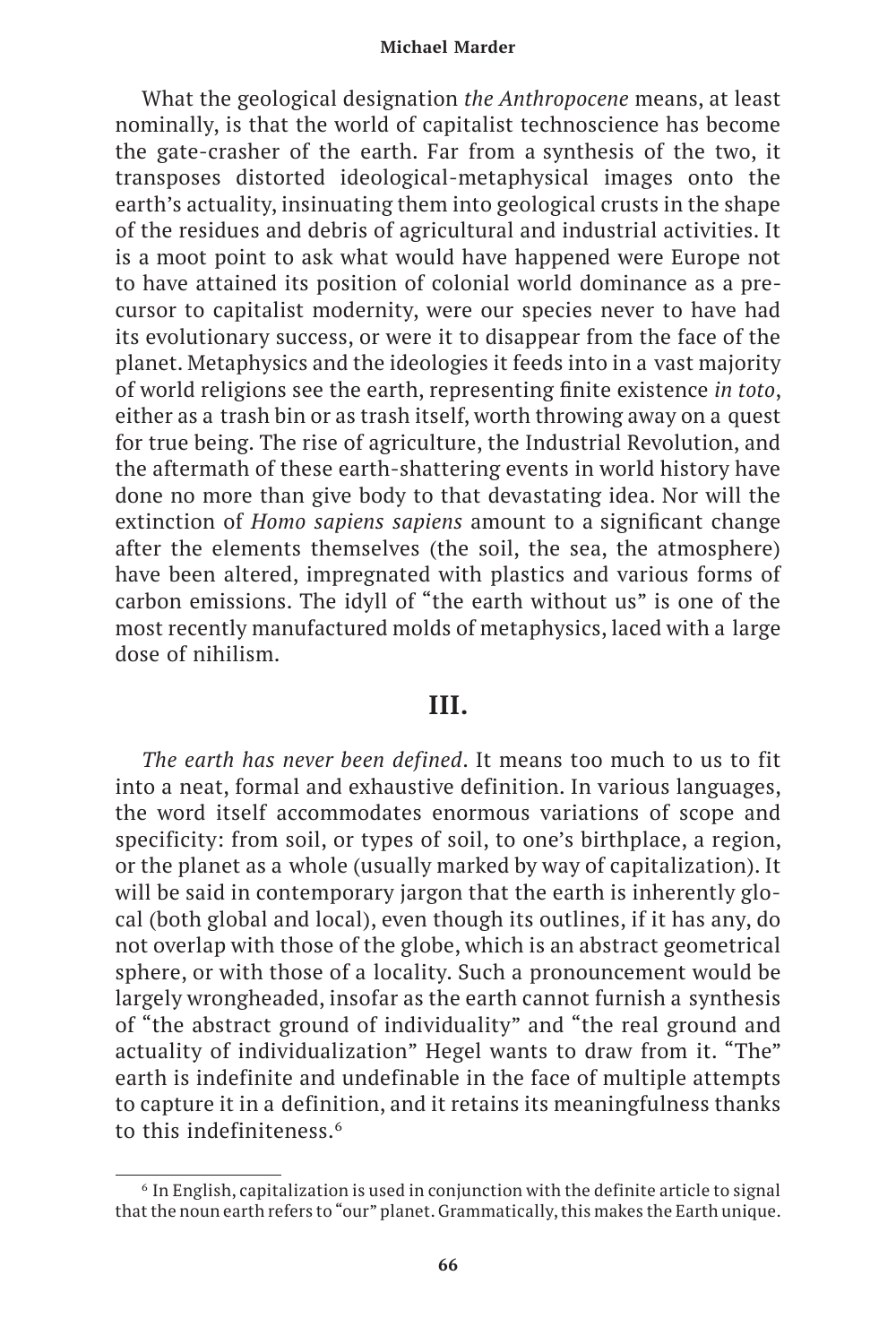Undefinable, generously indefinite, the earth is brimming with a welter of meanings. What are some of the lines, what are some of the veins, along which they have been chiseled? And what do they say about the prospects of a geophilosophy? Let us try to compile a register of these meanings, garnered from different epochs and parts of the world.

The earth has been understood as:

- –that which is below, the sublunar world
- –that toward which everything (earthy) falls
- –the realm of the dead, burial grounds, the underworld—further below still
- –an element, dense and impenetrable
- –the first surface of inscription for property relations and laws, for communal borders and political units, as much as for everything that falls within the purview of geo*graphy*
- –material support for dwelling
- –the fold of vitality, combining all the elements
- –an infinite source of fertility
- –a goddess, a primordial mother, or both—"she," "her"
- –the center of the universe
- –a planet in the solar system
- –a spaceship
- –a playground for fracking and, more generally, for fossil, metal, and stone extraction
- –the object of study of "earth sciences"

Not exhaustive by far, this list gives us *a taste of the earth*, leaving us, in particular, with the flavor of indefiniteness and indefinability despite and across its multiple definitions. Take the phenomenological indication that it is that which lies below, replete with spatial-cosmological, political-hierarchical, ethical-axiological markers for orientation. The operative distinction is between the earth and the sky, that which is below and that which is above, stretching, meeting in their suggestive overlay somewhere on the horizon, and engaging in an intercourse so as to birth all else. Immediately, though, a series of questions crops up. How far below? What if there is still something below that which below? Indeed, there is: the division of the earth into the sublunar world and subterranean, chthonic regions complicate the spatial phenomenological scheme. Proponents of a holistic Gaia theory conveniently forget the dark forces of the underworld that is also earth, about which Latour sends them constant reminders. But, from a philosophical point of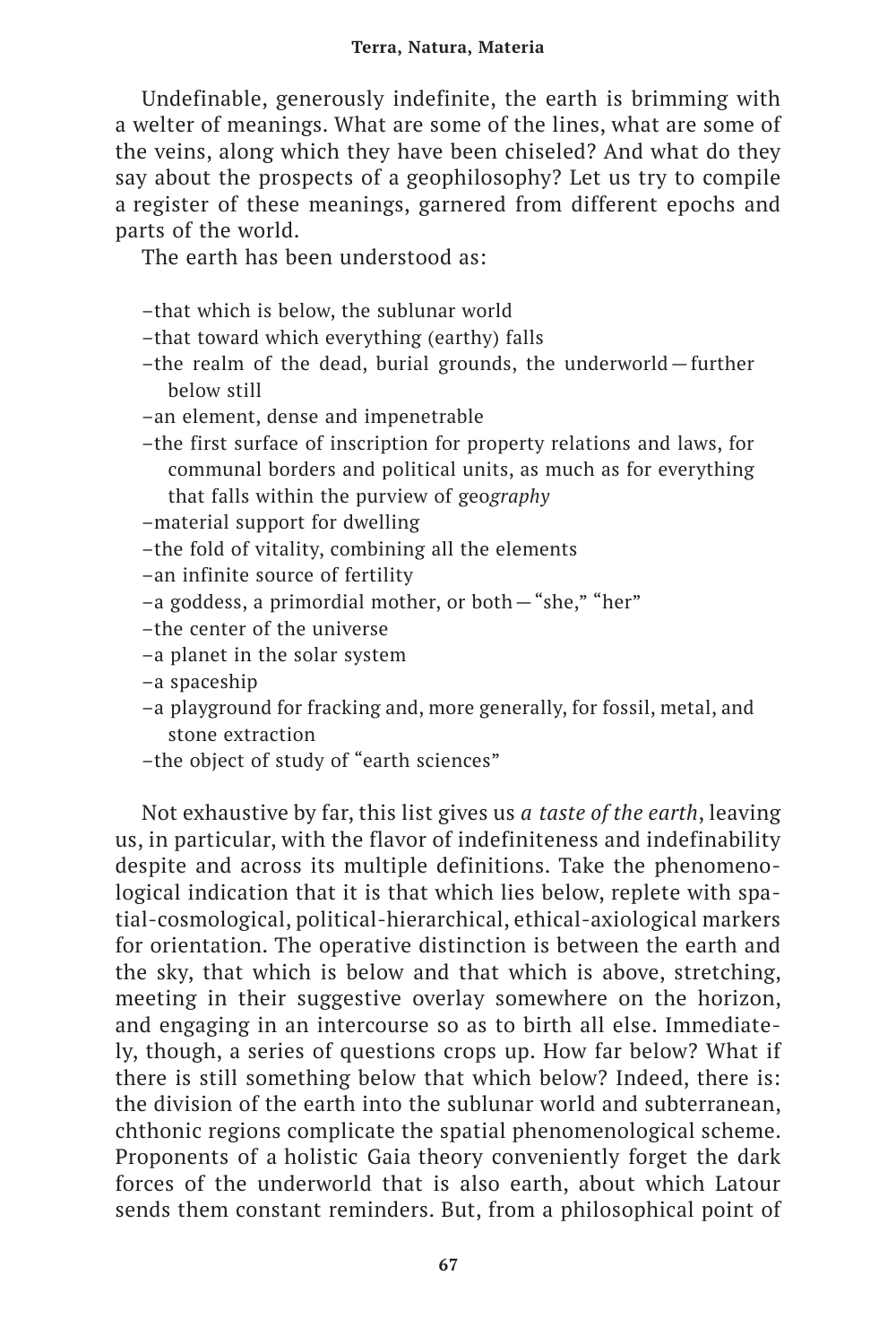view—and rehashing some of Jacques Derrida's ideas in *Truth in Painting* (1987)—one could say that the introduction of a second bottom, the doubling of the bottom portion of terrestrial existence, knocks the bottom out of things and opens unto an abyss. That which is below has depth, and this realization disorients in the course of orienting, destabilizes in the course of grounding us.

The play of surface and depth, made possible by the finer edges (the depth *of* surface and the surface *of* depth) adumbrating this contrast, reflects the interplay of earthly life and death. The earth gives birth to plants and other forms of life by pushing them from its (her) entrails, but it becomes fecund also by contact with the sky  —with water, air, and the solar blaze it receives from above. The chthonic origination of life is followed by its procession upward from the realm of the dead, upon which plants feed as they grow and which include fossil fuels, burned to provide vital heat and energy. (More on this later.) Receiving the dead and bearing, sustaining, supporting life are portions of one and the same loop that poses yet another obstacle on the path of a straightforward definition—the *delineation*—of the earth.

A similar fate is reserved for attempts at defining the earth through its relation to legibility, comprehensibility, and, ultimately, objectification. It envelops us when we are convinced, as Latour is, that we are finally facing and confronting it. Heidegger's point that the earth is "self-secluded" in its evasion of light seems to put it on the hither side of legibility, yet, the earth's strife with the world that generates meaning (1993: 173). In Schmitt, the emergence of *nomos "*from" the earth does not preclude the thesis that, in and of itself, the earth is anomic and that, therefore, any radical change in its *nomos* dips into its originary *anomie*. More than that, although it eventually permits the capture and appropriation of territories, the *nomos* of the earth precedes territorialization: "[T]he solid ground of the earth is delineated by fences, enclosures, boundaries, walls, houses and other constructions. Then, the orders and orientations of human social life become apparent" (Schmitt 2003: 42). A comparison to the sea, on which "no firm lines can be engraved [*keine festen Linien eingraben*]" (Ibid), loses its bite: the earth provides relative stability for the divisions drawn upon in, but, in its capacity of a substratum, it is as illegible as the watery element. To resort to a word coined by Derrida, the earth is an archetype of arche-writing, which, not being legible, is legibility itself, the potentiality of making sense and interpreting, which is indissociable from material, terrestrial actuality.

Lest you think that hindrances to a definition of the earth are but deconstructive language games, consider the following possibility.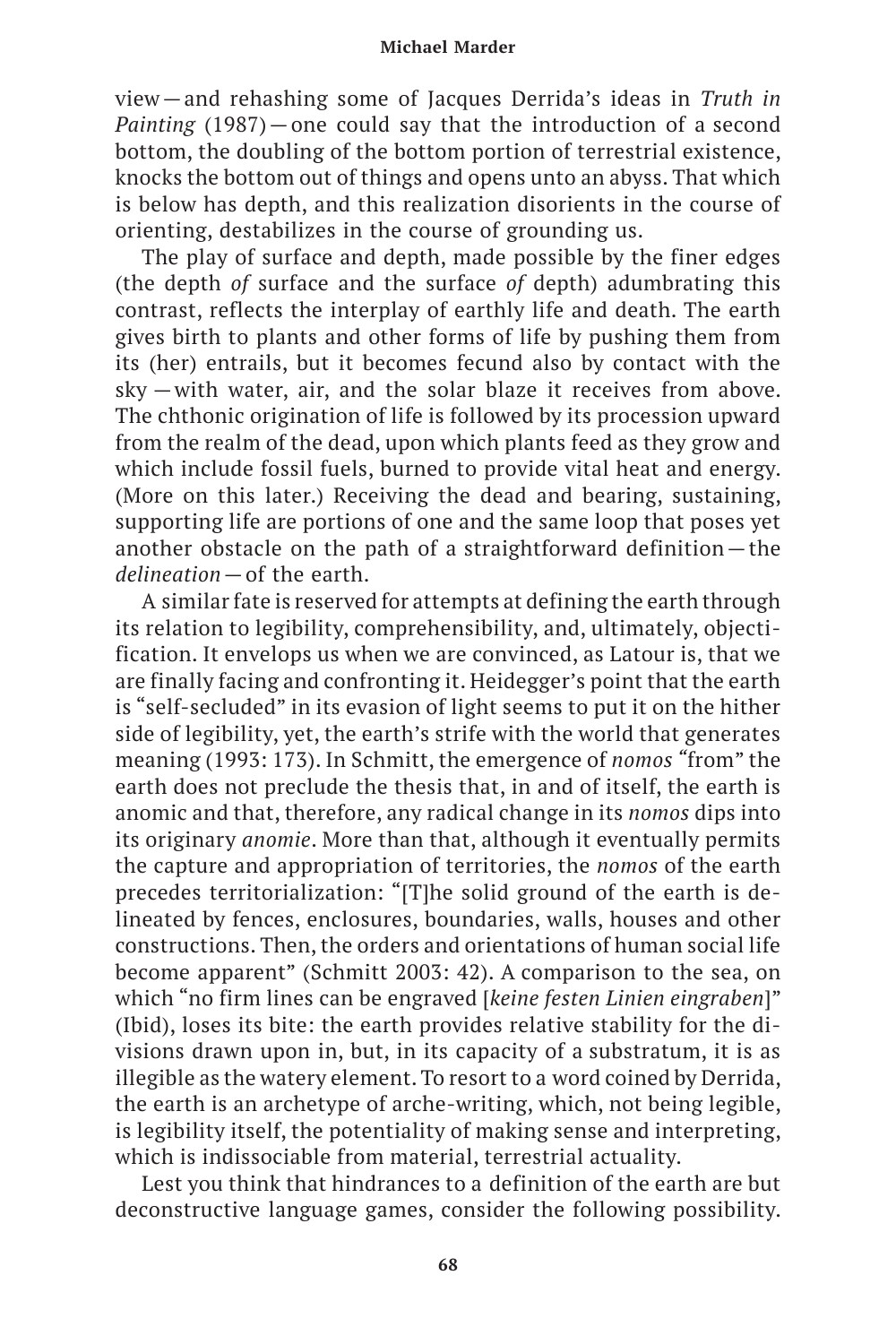Were *Homo sapiens sapiens* really to evolve into an interplanetary species, the other planet, on which a permanent human settlement would be established would be… another earth. Not by chance, the study of the mineral composition, stratigraphy, etc., say, of Mars is still called *geology*: "Planetary geology is defined as the study of the origin, evolution, and distribution of matter which forms the planets, natural satellites, comets, and asteroids" (Greeley 1993: 1). The earth, then, has no cosmic-planetary boundaries: any planet that is of our concern and that may yield, or may be forced to yield, the conditions propitious for human habitation is an earth. This distention is simultaneous with the contraction of the earth, viewed from an imagined or real perspective of space exploration and satellite technologies, to a tiny blue dot in a lifeless sea of black. The contradiction holds a clue to the kind of indefinability, or indefiniteness, which might be said to be definite: the definite indefiniteness of the earth.

The indefinite definiteness in the cosmic aspect of our planet extends to all other provisional definitions of the earth. "That which is below," for instance, is not absolutely below, thanks to the internal complexity of the vertical axis and to the extraction of fossil fuel from its depth. When these sources of energy are burned, their combustion releases particles of the earth into the air, polluting, in the first instance, the distinction between that which is above and that which is below, the sky and the earth. Since microplastics that suffuse the oceans and the atmosphere are derivative products of petrochemicals, they, too, are the earth sent skywards and seawards. And, scattered in the topsoil, whether having dropped down with precipitation or having been deposited as sewage sludge through effluent discharges from waste treatment plants, they muddle the difference between the earth's surface and depth.

Already in the nineteenth century, Marx and Engels noted that capitalist modernity raises displacement, destabilization, changes of state, and the like to the status of ontological principles: "All that is solid melts into air" (Marx and Engels 2002: 233). Correcting the lopsidedness of this return to the elements, we may rewrite the emblematic statement from *The Communist Manifesto* as "The earth melts into air." The replacement of solidity with the earth is justifiable with respect to 1) a transition from land-based feudal relations to urban and contractual relations of production under capital, and 2) the environmental outcomes of industrial capitalism that *actually* sends tons of earth, of unearthed materials, into the atmosphere—except that this sending does not quite melt into but saturates the air and produces smog. Rather than a firm, material support for dwelling, the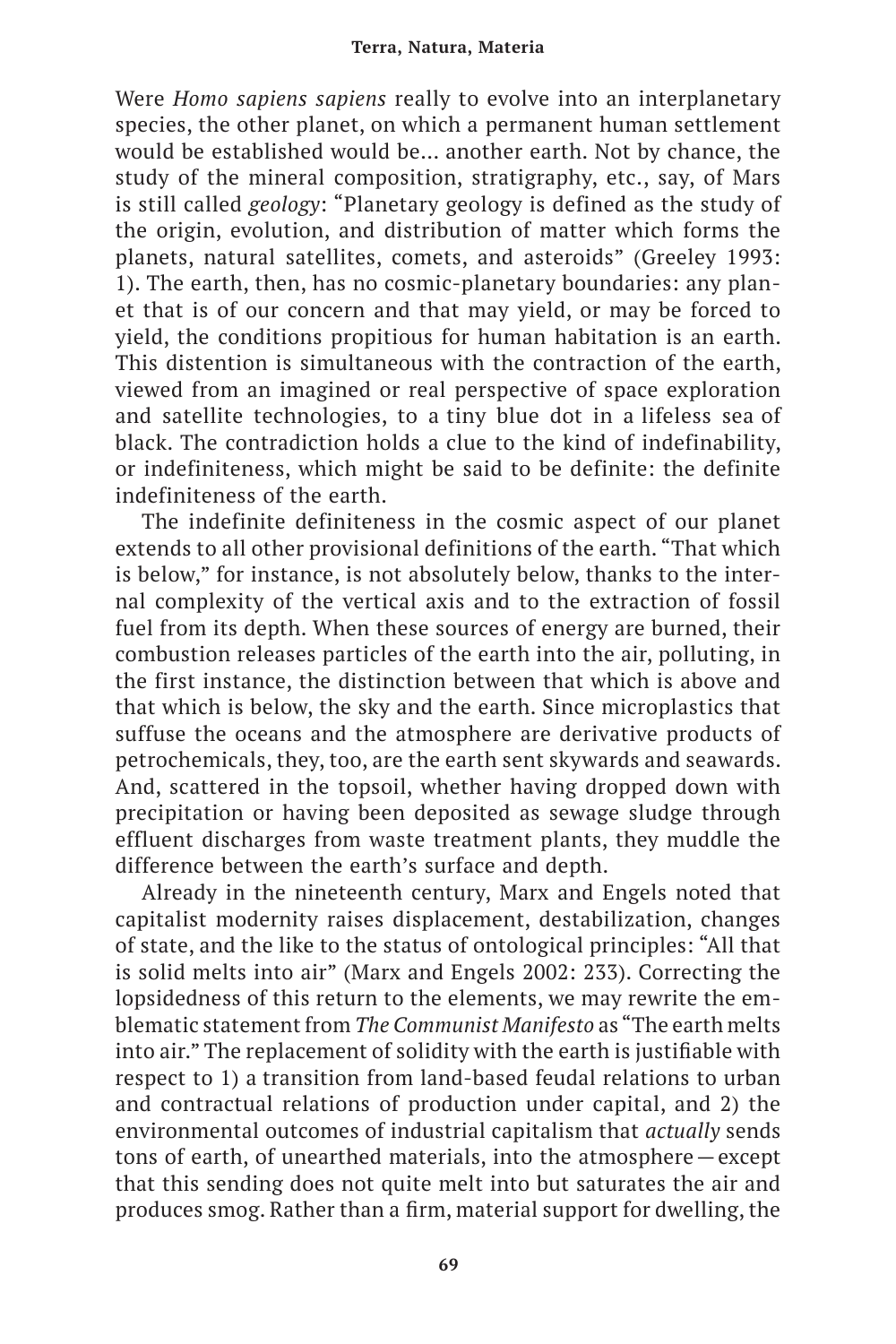earth turns into grounds that must be broken if we are to assert our humanity (the English adjective *ground-breaking* is a good mouthpiece of modern innovation); rather than an infinite reserve of fertility, it becomes a temporary container of potential energy resources.

That, in modernity, the earth denies a place both for the living and for the dead serves as negative evidence for the hidden unity of the welcome, harkening back to the loop of terrestrial "life support." Before concerns with the disruption of ecosystems and habitats in the wake of immense environmental contamination, there is the unarticulated, taciturn, largely unnoticed event: the expulsion of the remains of long-dead organisms from their subterranean abode. The depths of the earth cease to serve as the untouchable (hence, sacred) burial grounds at the same time that the supporting function of its surface is withdrawn: the burning of fossil fuels converts the air into an unmarked mass grave. The disorienting upward movement of what used to be below intensifies the already felt instability of the earthly substratum that was supposed to be the bedrock for human life, just as the calculus of value predicated on abstract labor expresses and absolutizes the latent vector of abstraction in social existence beyond the family.

The exposure of liquified, gasified, or carbonized remains turns the earth inside out. At the extreme, this exteriorization coincides with the kind of excessive interiorization that renders burial rites absurd. Recruiting thousands of people to "liquidate" the consequences of the explosion of Reactor Number 4 at the Chernobyl Nuclear Power Plant, the Soviet authorities issued surreal orders to "deactivate" houses, trees, and the affected layers of the topsoil by burying them inside the earth, something that Svetlana Alexievich astutely deems to be "the new human, yet inhuman task" (2008: 18) <sup>7</sup> The earth buried in the earth is, thus, the consummation *and* the negation of the posthumous welcome it has extended to whatever and whomever had once existed on its surface.

To phrase what I have called *the unity of the welcome* otherwise: the earth silently testifies to the fact, most evident in vegetal vitality, that all life lives off death. Plants receive nutrients from decomposing organic matter, from the soil that they have in part prepared together with bacteria, microbes, and fungi. They are directly (continuously and contiguously, through their roots) in touch with decay, with which we are familiar in an indirect, fitful manner. The infinite reserve of fertility that is the earth-*qua-*soil depends on the infinite production of finitude. Nuclear waste interferes with the metabolic rhythms of terrestrial life when it prolongs the time

<sup>7</sup> For an account of these activities, see Alexievich (2008, passim).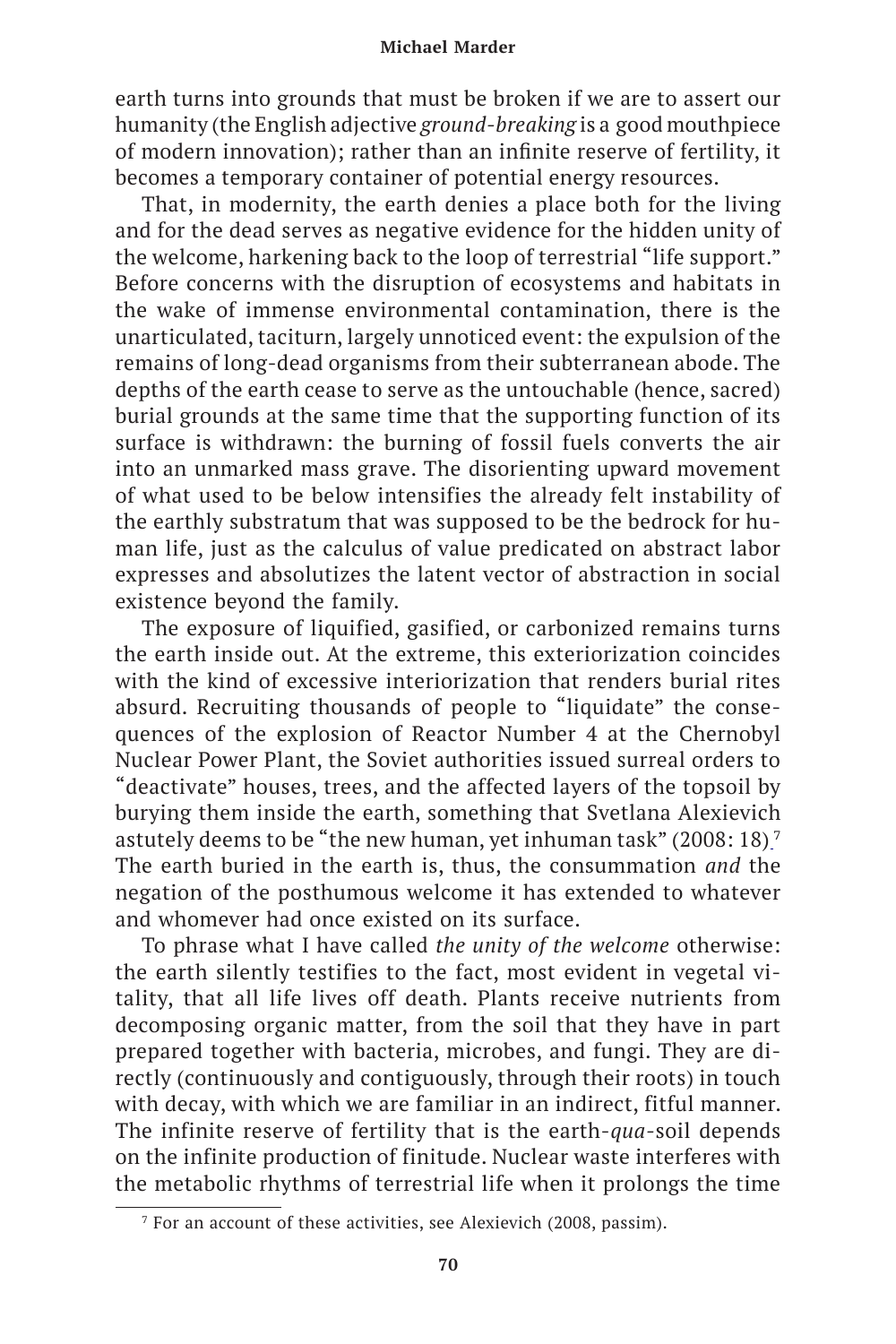of decomposition to what, from a human perspective, amounts to an eternity. Less dramatically, if on an expanded scale, plastic clogs every single ecosystem and, in lieu of decaying, disintegrates into ever smaller shreds. The obstinance and ubiquity of its presence are a sad parody of the cornucopia we still attribute to an infinitely fertile Mother Earth in the wake of ancient myths. In the meantime, the pace of soil erosion and acidification is accelerating as the desert advances and forests recede.

Between too much and too little, the excess and the dearth projected onto it, the earth has never been defined. It is this *never* that leaves just enough time and space for a geophilosophy, which would strive not to propose a strict definition for the object of its philosophizing, but to consider what it means to come down to earth when we are no longer certain what is up and what is down, when the earth is everywhere and nowhere, when *earth* and *not-earth* seem to be one and the same.

# **IV.**

*The earth has never been moral*. And it has never been immoral, or even amoral, either: the earth "itself" is beyond good and evil. Myth makes us believe otherwise, of course. In *Works and Days*, Hesiod says that after Pandora's box was opened, "the earth was filled with bad things [πλείη μὲν γὰρ γαῖα κακῶν]" (106). Those "bad, evil, ugly things," κακῶν, were the "gifts," with which the gods stuffed the infamous box, handed over to Prometheus as punishment for having stolen fire from Olympus. For a theft of one element (fire) another (earth) must be despoiled. If, however, fire stands in for art, craft, and the other connotations of the Greek τέχνη, then the earth that, in turn, stands in for everything and everyone it bears receives the evils unleashed by the technological blaze itself. On this view, the Anthropocene is a moment of reckoning when Prometheus stares at the lid of Pandora's box as though it were a mirror, or when humanity recognizes itself in an opaque looking glass of its techno-excrements, strewn on the surface and engrained into the earth.

In Latour's Gaia, we might spot a post-Pandora earth, not only receiving but also actively venting, releasing all the evils it has imbibed over millennia. This dispensation *is* ecological justice, if not of the kind environmental activists desire. But, regardless of the slant in one's relation to the earth, the good and the bad are not abstract moral categories; they are attributes that presuppose a Mother Earth (even if this presupposition is explicitly rejected, as in the case of Latour). Subject to valuation, the earth invariably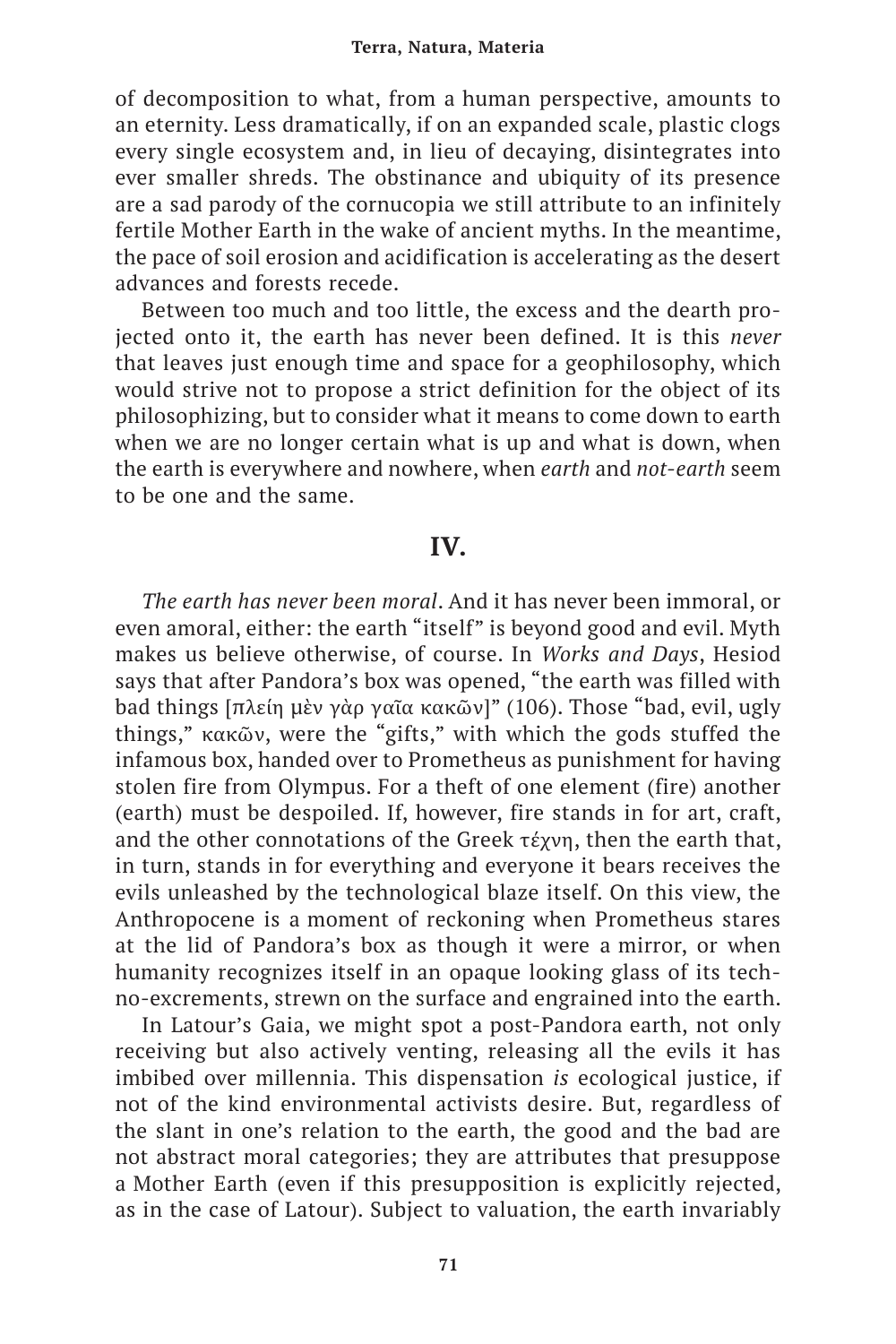reappears in the guise of a mother: a good and nourishing one, or a bad and punishing one.

The categories of the good and the bad, consequently, mutate: they are now based on coming back to the earth or on exacerbating one's detachment from it. The detachment in question need not be physical, such as moving to live on another planet, which, as we have already seen, would be yet another earth. The metaphysical variety of separation outstrips the physical in effectiveness, and it can be accomplished thanks to perspectival shifts, notably, from the geocentric to the heliocentric paradigm in astronomy. However accurate, the heliocentric paradigm signaled a rupture with the phenomenological experience of life on earth, and it is this rupture that opened the *metaphysical distance* between us and the earth, enabling the limitless instrumentalization of the planet. The Copernican revolution and its replay in philosophy have a more intimate connection than Kant imagined: the freshly discovered centrality of the subject (the sun) implies the objectification of the earth.

A prevalent reaction to the denigration of the earth as a bad mother and to praise lavished on our capacity to cut the planetary umbilical cord consists in reaffirming the bonds, material as much as emotional, that ties us to it (or to her). Kelly Oliver names this, in an amalgam of Latin and Greek, *terraphilia*, "through which we love the earth enough to take responsibility for it" (Oliver 2015: 207ff.) In a hardly veiled dialectical narrative of love-with-responsibility, humanity is first immersed in a heedless attachment to the earth, which it negates *via* extreme detachment followed by a reattachment on different terms, in keeping with the maturity of humanity and with "earth self-consciousness." It remains, nevertheless, a moral (and not infrequently a moralizing) love, explicable, in light of its dialectical infrastructure, through Hegel's *Philosophy of Right*.

Responsibility is featured in the book's section on morality, where it refers to the right of the will to recognize an action as its own. And, conversely, Hegel writes, "I can be made *accountable* for a deed only if *my will was responsible* for it—*the right of knowledge*" (Hegel 1991: 144). In other words, a love replete with responsibility is saddled with knowledge, or, more precisely, with "*the right of knowledge*," das Recht des Wissens, the right of identifying this or that action as mine. In the shadow of *terraphilia* we find ἐπιστήμη, which is what really allows the subject to make an extra step beyond its immersive attachment to Mother Earth. But the synthesis is deficient, inasmuch as it is stuck at the stage of morality without moving on to that of ethical life, *Sittlichkeit*, where the actions I responsibly know as mine are married to the actuality of the idea in institutions (perhaps,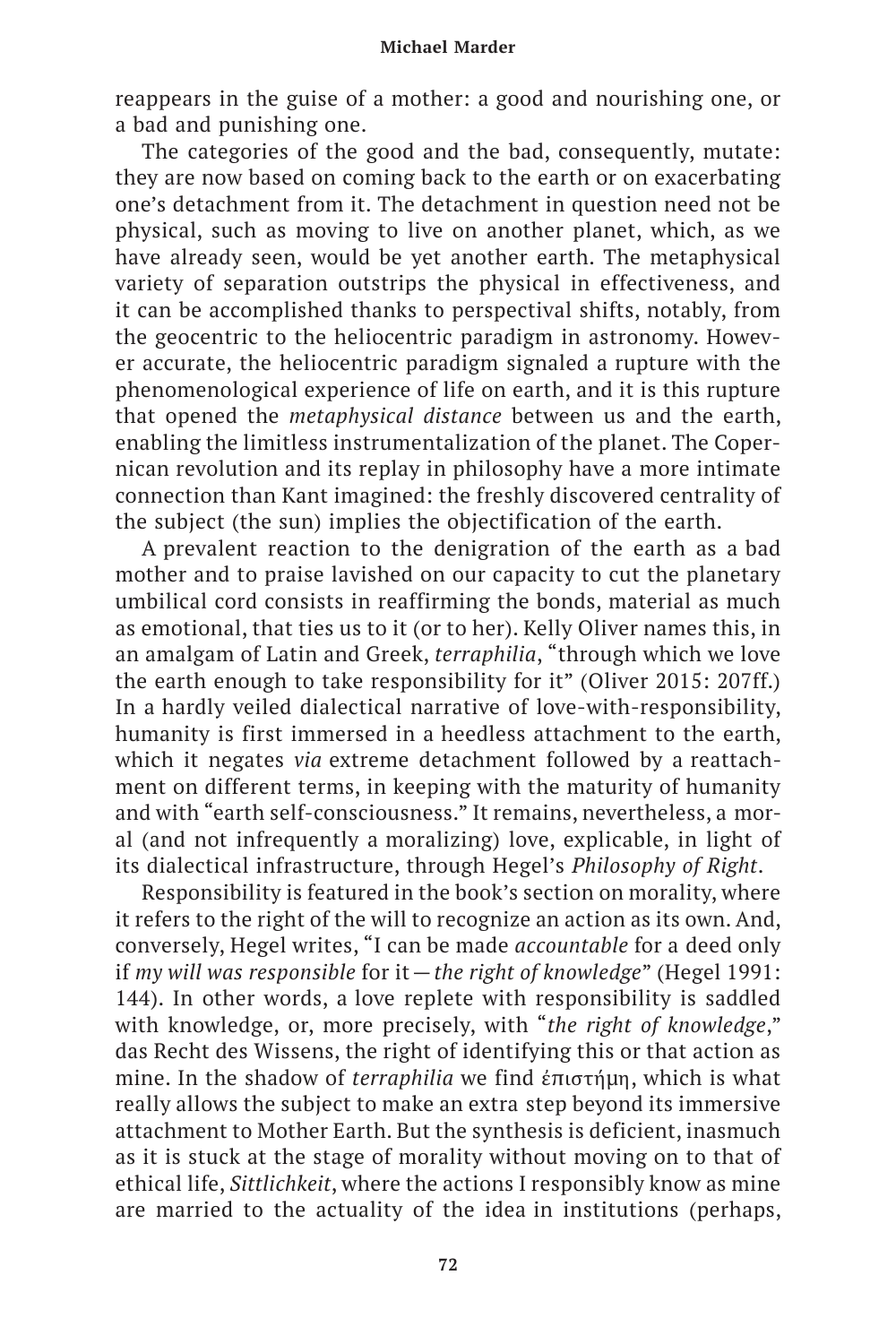institutions yet to be invented). Here, love would play a crucial role both as "the consciousness of my unity with another" (i. e., with the earth) and as "the most immense contradiction"—in the first place, between love itself and knowledge. "Love is both the production and the resolution of this contradiction. As its resolution, it is ethical unity" (Hegel 1991: 199).

How to make a passage from the moral love of the earth to the ethical life of this love? In fact, the three components of *Sittlichkeit*—Family, Civil Society, State—are invoked, in one way or another, in connection with ecological concerns. Pope Francis's appeal in his encyclical *Laudato Si'* begins with the affirmation that the "urgent challenge to protect our common home includes a concern to bring the whole human family together to seek a sustainable and integral development, for we know that things can change" (Francis 2015: 12). Between the lines of the encyclical, "the whole human family" monopolizes a loving relation, while putting into practice its responsibility to protect "our common home," the earth as its οἶκος (hence, basic property). Next, "*global* civil society," made of NGOs and informal activist networks, overwrites the earth with its geometrical representation as a globe. Finally, at the political level, Latour's Parliament of Things (1993: 144) or Michel Serres's parliament of the four elements plus life (WAFEL for Water, Air, Fire, Earth, Life) (2015: 44ff.) are the tail ends of an unfinished project that is the French Revolution. They grant *liberté, égalité, fraternité* to forms of existence beyond the human in a bid to attend to their complex expressions and modes of assembly irreducible to classical notions of discourse and representation.

Of the three stages in *Sittlichkeit*, only the family is a setting propitious to love in the restricted (human) and general development of ethical life alike. Nonetheless, Hegel detects in love the "production and resolution" of a contraction that culminates in "ethical unity" (1991: 199), which means that it envelops also civil society and the political realm. I recover the consciousness of my loving unity with another in ethical unity, which is a sublimated version of that first unity; *mutatis mutandis*, the family love felt toward Mother Earth would reemerge, unrecognized and unrecognizable, in earth self-consciousness and self-articulation. Faithful to this injunction, geophilosophy—literally, *earth love of wisdom*—would spread love to the entire ethical ensemble of *Sittlichkeit*, primarily by obviating the choice of earth *or* wisdom as the proper recipient of loving affect.

The advantage of transcribing Oliver's *terraphilia* completely into Greek is that it spotlights the missing piece in the panorama of ethical life. Compared to geophilosophy, *geophilia* lacks σοφία (or,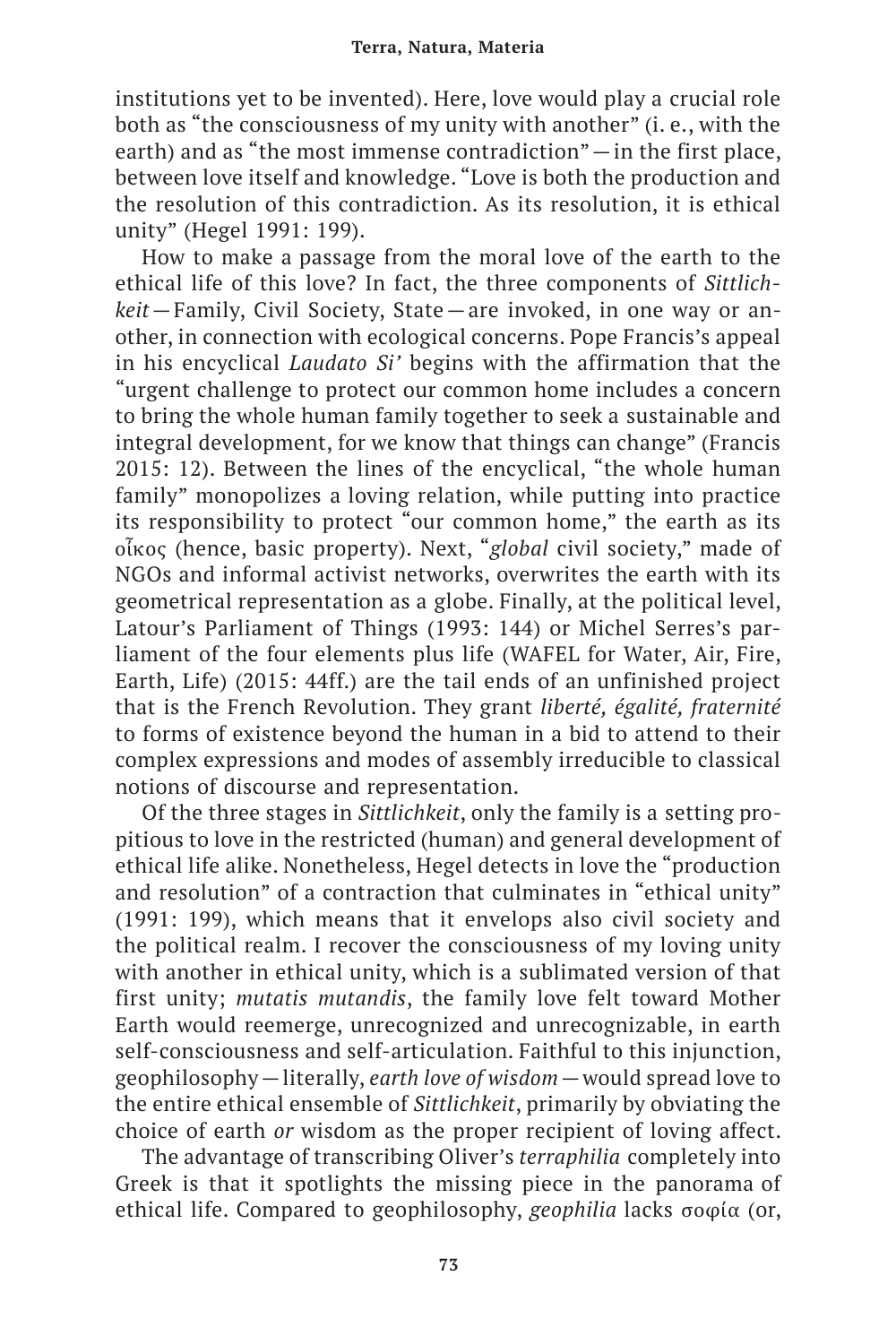better: it lacks the lack of σοφία), and, therefore, it lingers on as an immediate sort of love: familial, parochial, and largely sentimental. What does this lack entail? In ancient, Platonic, dialectics, philosophy is predicated on an erotic pursuit, a yearning for the ever elusive σοφία that breathes meaning into all philosophical aspirations. Hegelian dialectics may be interpreted as an elucidation of this elusiveness: nothing substantive in itself, σοφία is the mediatedness of mediation, a middle conscious of its place. Geophilosophy is a loving, if interminable, mediation between *earth* and *not-earth* that seem to be one and the same or that, rather than seeming to be, merge in an immediate unity of familial love. It names, without naming, the courage to love the deeply violated, despite their shared elusiveness, γῆ and σοφία. The courage to admit to our unity with earth and thought fracked, disemboweled, and filled with our garbage, even as we are filled with them. To be on the earth that has never been.

# **References**

- Adorno, Theodor W., and Max Horkheimer (2002). *Dialectic of Enlightenment: Philosophical Fragments*. Trans. Edmund Jephcott. Stanford: Stanford University Press.
- Alexievich, Svetlana (2008). *Chernobyl'skaya molitva: Khronika buduschego* [Chernobyl's prayer: Chronicle of the future. Published in English under the title *Voices from Chernobyl*]. Moscow: Vremya.
- Derrida, Jacques (1987). *The Truth in Painting.* Trans. Geoffrey Bennington and Ian McLeod. Chicago & London: University of Chicago Press.
- Greeley, Ronald (1993). *Planetary Landscapes, Second Edition.* New York: Chapman and Hall.
- Guntau, Martin (1996). "The Natural History of the Earth." In *Cultures of Natural History*, eds. N. Jardine, J. A. Secord, and E. C. Spary: 211–29. Cambridge: Cambridge University Press.
- Hegel, G. W. F. (1991). *Elements of the Philosophy of Right*. Trans. H. B. Nisbet. Cambridge: Cambridge University Press.
- Hegel, G. W. F. (2004). *Philosophy of Nature: Encyclopedia of the Philosophical Sciences, Part II*. Trans. A. V. Miller. Oxford: Oxford University Press.
- Hegel, G. W. F. (2010). *Science of Logic: Encyclopedia of the Philosophical Sciences in Basic Outline, Part I.* Trans. and Ed. Klaus Brinkmann and Daniel O. Dahlstrom. Cambridge: Cambridge University Press.
- Hegel, G. W. F. (2018). *The Phenomenology of Spirit*. Trans. Terry Pinkard. Cambridge: Cambridge University Press.
- Heidegger, Martin (1993). "The Origin of the Work of Art." In *Basic Writings*, ed. David Farrell Krell: 139–212. San Francisco: HarperCollins.
- Hesiod (2006). *Theogony, Works & Days, Testimonia*. Trans. Glenn Most. Loeb Classical Library. Cambridge, MA: Harvard University Press.
- Latour, Bruno (1993). *We Have Never Been Modern*. Trans. Catherine Porter. Cambridge, MA: Harvard University Press.
- Latour, Bruno (2017). *Facing Gaia: Eight Lectures on the New Climatic Regime*. Trans. Catherine Porter. London: Polity.
- Losev, Aleksey (2016). *Dialektika mifa* [Dialectic of myth]. St. Petersburg: Azbuka.